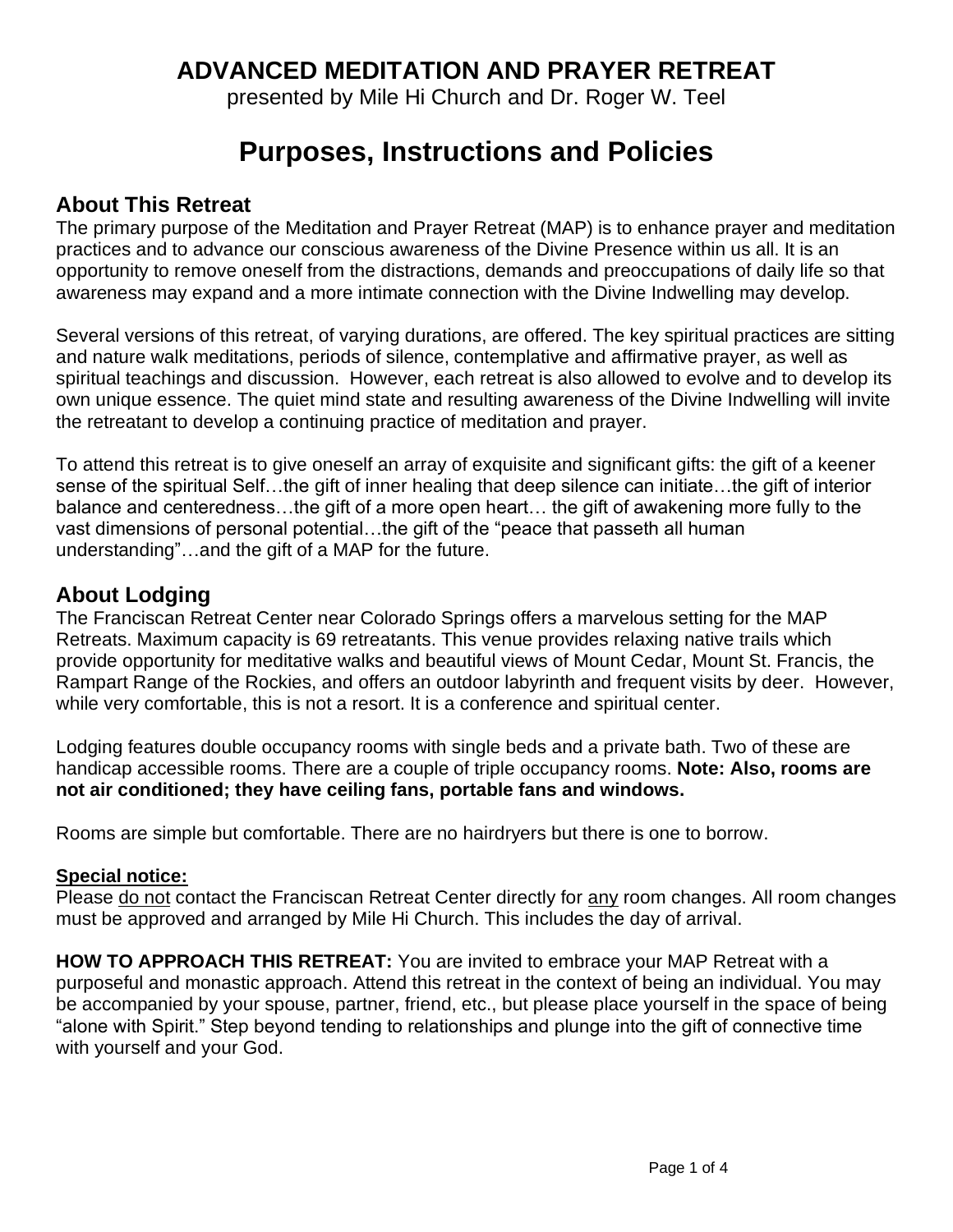## **About Meals at the Retreat Center**

Breakfast, lunch and dinner will be provided by the Franciscan Retreat Center as well as coffee, tea and water.

#### **Please note: During this advanced retreat, we will be eating a purely vegetarian gluten free diet.**

The menu will feature salads, nuts, grains, and nutritious warm meals utilizing plant-based proteins, veggies and other protein sources such as tofu, tempeh, etc. The menu is designed to supply all the normal proteins, minerals and fiber.

If you choose to supplement this menu, you may choose to bring additional food, protein powder, etc. Several microwaves will be available for you to use. You will also have access to a refrigerator in a designated area.

# **About Preparations and Logistics**

- o **A SPECIAL NOTE ABOUT OUR ALTAR**: Please bring a small item to contribute to the altar we will be creating together. This should be something that has personal or spiritual significance. Please also write your name on this item in some way. Items not claimed at the conclusion of the retreat will be discarded.
- o **Check-in begins at 1:00 pm**. Please plan to arrive no later than 1:30pm on the day the retreat begins. **The first session of the retreat begins at 2 p.m. sharp.** Please be aware that you may not be allowed to check into your room until after the initial session if you do not arrive by 1:30.
- o It is highly recommended that participants take off work on the initial day of the retreat to allow for a leisurely morning and peaceful travel to the center.
- o On the concluding day, our last session ends at noon. Check out from the rooms is 9:00 a.m.  **Note:** Lunch will not be served on the last day.
- o Sleeping rooms are a short walk from the meeting rooms.

There is limited phone reception, so please leave your cell phone in your car—or better yet, at home. We encourage "unplugging" from all devices during your retreat. You are giving yourself the gift of a deep dive into inner spaces. Thus it is best to delete outer distractions and to stay off internet, email and social media. Note: **No cell phones are allowed in the meditation room at any time.** The emergency contact is: **Karen Thomas, 303-726-1098.**

#### **WHAT TO BRING**:

- $\checkmark$  Personal toiletry items, including shampoo and hair dryers, if desired.
- $\checkmark$  Loose, very comfortable clothing...and layers. The center is at an elevation of 6800 feet, so plan for many different temperatures.
- $\checkmark$  Ear plugs (so that we may hold our fellow retreatants in highest compassion)
- $\checkmark$  Optional: You may want to bring a light blanket or throw for warmth during our meditation sessions.
- $\checkmark$  A small flashlight...and a travel alarm clock if you sleep deeply
- $\checkmark$  If needed: cough drops or suppressants, digestive aids, allergy and prescribed medications, vitamins/supplements, etc.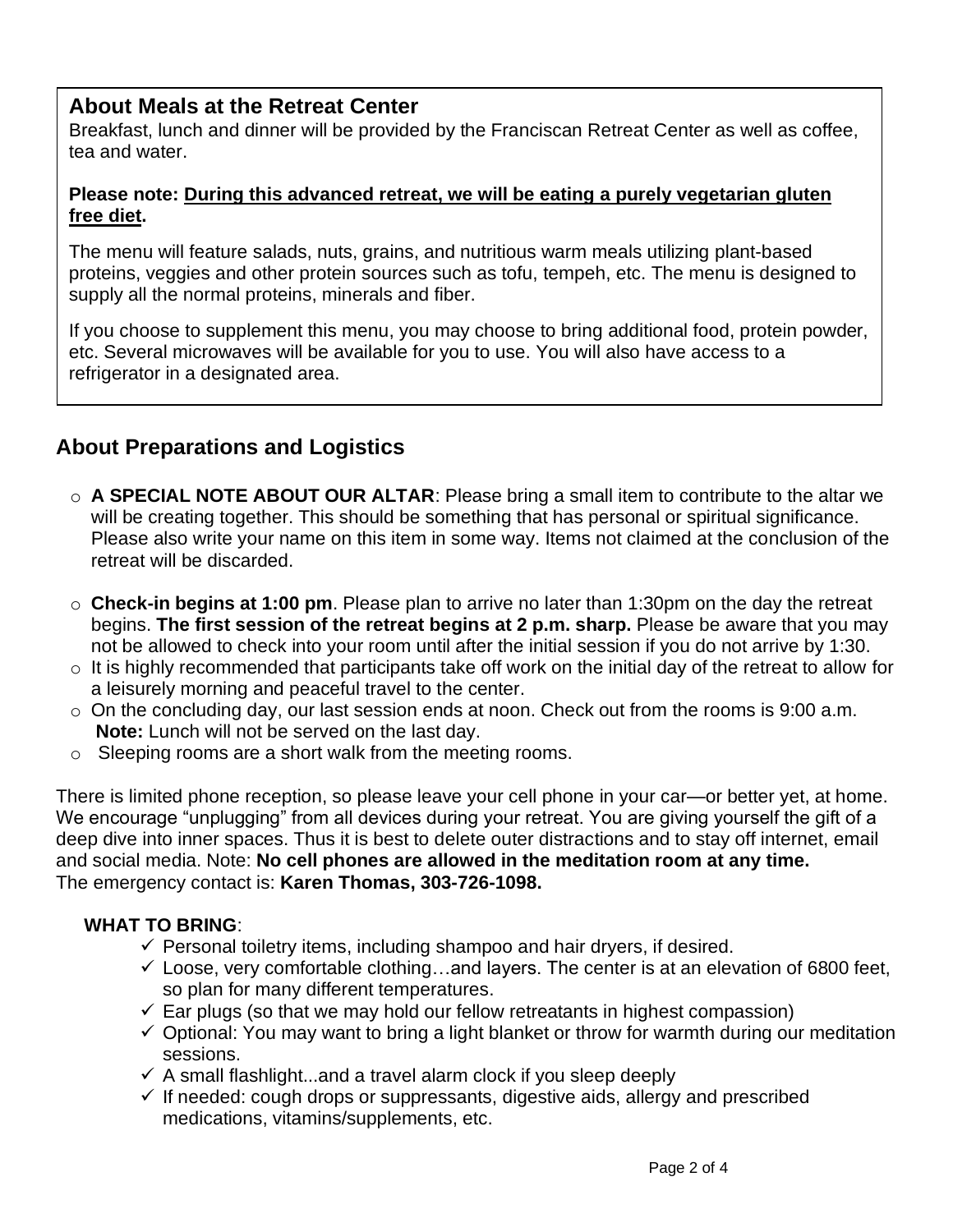- $\checkmark$  A water bottle and/or bottled water if you choose. Remember, it is important to remain hydrated at higher elevations and in the process of spiritual practices.
- $\checkmark$  You are encouraged to bring a journal or notebook to record notes and personal insights.
- $\checkmark$  Conference chairs can be uncomfortable for long sittings, so you are encouraged to bring a small pillow or meditation cushion for the chair or for sitting on the floor. NOTE: Floor chairs and meditation stools or cushions of various sizes are available on line or by order through many spiritually oriented stores, such as the Works of Heart at Mile Hi Church.
- $\checkmark$  Shoes suitable for gentle hikes.
- $\checkmark$  Please leave valuable jewelry at home.
- $\checkmark$  Optional: slippers, thick socks or crocks, etc., for added comfort during sessions. Please, no bare feet.
- $\checkmark$  Avoid bringing distractions, such as IPods, laptops, puzzles or Sudoku, etc.
- $\checkmark$  MOST OF ALL: Bring an open mind and a willing spirit!

### **About Retreat Policies**

- o No alcoholic beverages are permitted during the retreat.
- o As the Franciscan Retreat Center is private property, it is a marijuana free facility.
- o No illegal drugs or paraphernalia.
- o No pets are allowed, except for service dogs.
- o Candles or incense are not permitted in sleeping rooms.
- o It is recommended that perfumes or colognes NOT be used during retreat.
- o No smoking is permitted in any building. Smoking outdoors is allowed only in designated locations.
- o All participants must use lodging in the conference facility. RVs, as well as other off-site rooming or camping arrangements, are not allowed.
- o **Retreat deposit is non-refundable**.
- o **Cancellations:**

Should you choose to cancel your participation in this retreat, one of the following provisions will apply:

- 1. If your retreat has a waiting list, and we are able to find a participant to take your place, your retreat payment will be refunded **minus the deposit.**
- 2. If we are unable to fill your place in the retreat, the church will need to recoup food, lodging and miscellaneous costs that will be still be incurred due to your reservation. Funds beyond these costs will be refunded.

# **Pre-Retreat Affirmation**

I open myself to my spiritual possibilities. I accept that my Meditation and Prayer Retreat is enhancing my total awareness and blessing me with greater wisdom, guidance, compassion, centeredness, peace, and joy. I am absolutely willing to surrender myself to the Inner Silence and to the Infinite Presence. This is just the right experience for me...and I am profoundly grateful! **And so it is!** 

#### **Remember**

**Registration begins at 1:00 p.m. on the first day of the retreat with check out at 9 a.m. on the final day. The retreat will end at 12pm on the last day and lunch is not included. Participants arriving late may not be admitted into the initial session. All lodging and meals are provided.**